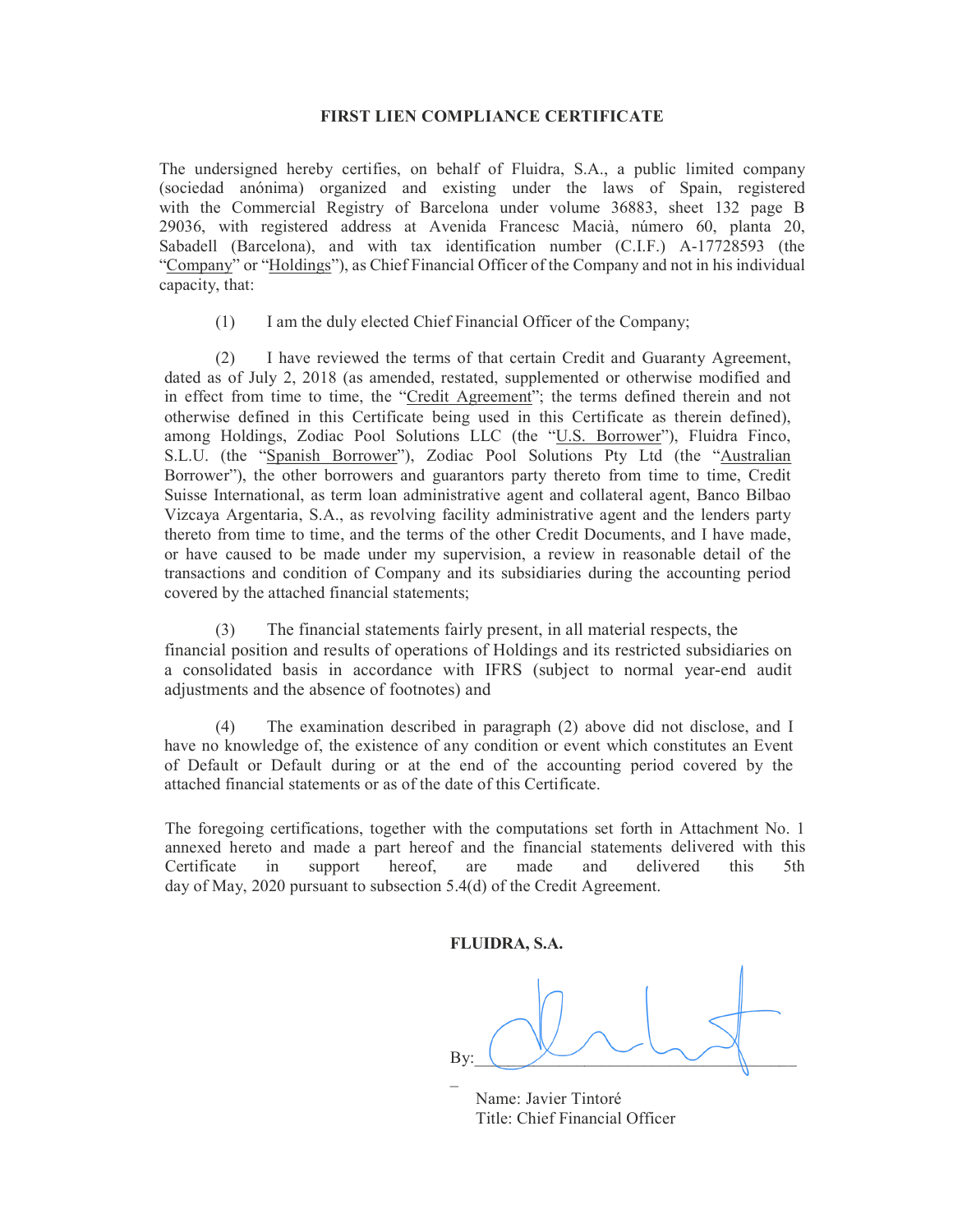## ATTACHMENT NO. 1 TO COMPLIANCE CERTIFICATE

This Attachment No. 1 is attached to and made a part of a Compliance Certificate dated as of May 5, 2020 and pertains to the period from January 1, 2019 to December 31, 2019. Section references herein relate to subsections of the Credit Agreement.

## Total Net Leverage Ratio (as of December 31, 2019)

| 1. | Consolidated Total Debt (net of unrestricted cash and<br>Cash Equivalents of Holdings and its Restricted<br>Subsidiaries):                                                                                                    | € 650,9   |
|----|-------------------------------------------------------------------------------------------------------------------------------------------------------------------------------------------------------------------------------|-----------|
| 2. | Consolidated Adjusted EBITDA for the trailing four<br>Fiscal Quarters ending on December 31, 2019:                                                                                                                            | € 268,8   |
| 3. | Total Net Leverage Ratio $(1):(2)$ :                                                                                                                                                                                          | 2.42:1.00 |
|    | First Lien Net Leverage Ratio (as of December 31, 2019)                                                                                                                                                                       |           |
| 1. | Consolidated Total Debt secured by a first priority Lien<br>on the assets of any Credit Party or any Restricted<br>Subsidiary (net of unrestricted cash and Cash<br>Equivalents of Holdings and its Restricted Subsidiaries): | € $642,0$ |
| 2. | Consolidated Adjusted EBITDA for the trailing four<br>Fiscal Quarters ending on December 31, 2019:                                                                                                                            | € 268,8   |
|    | 3. Total First Lien Net Leverage Ratio (1):(2):                                                                                                                                                                               | 2.39:1.00 |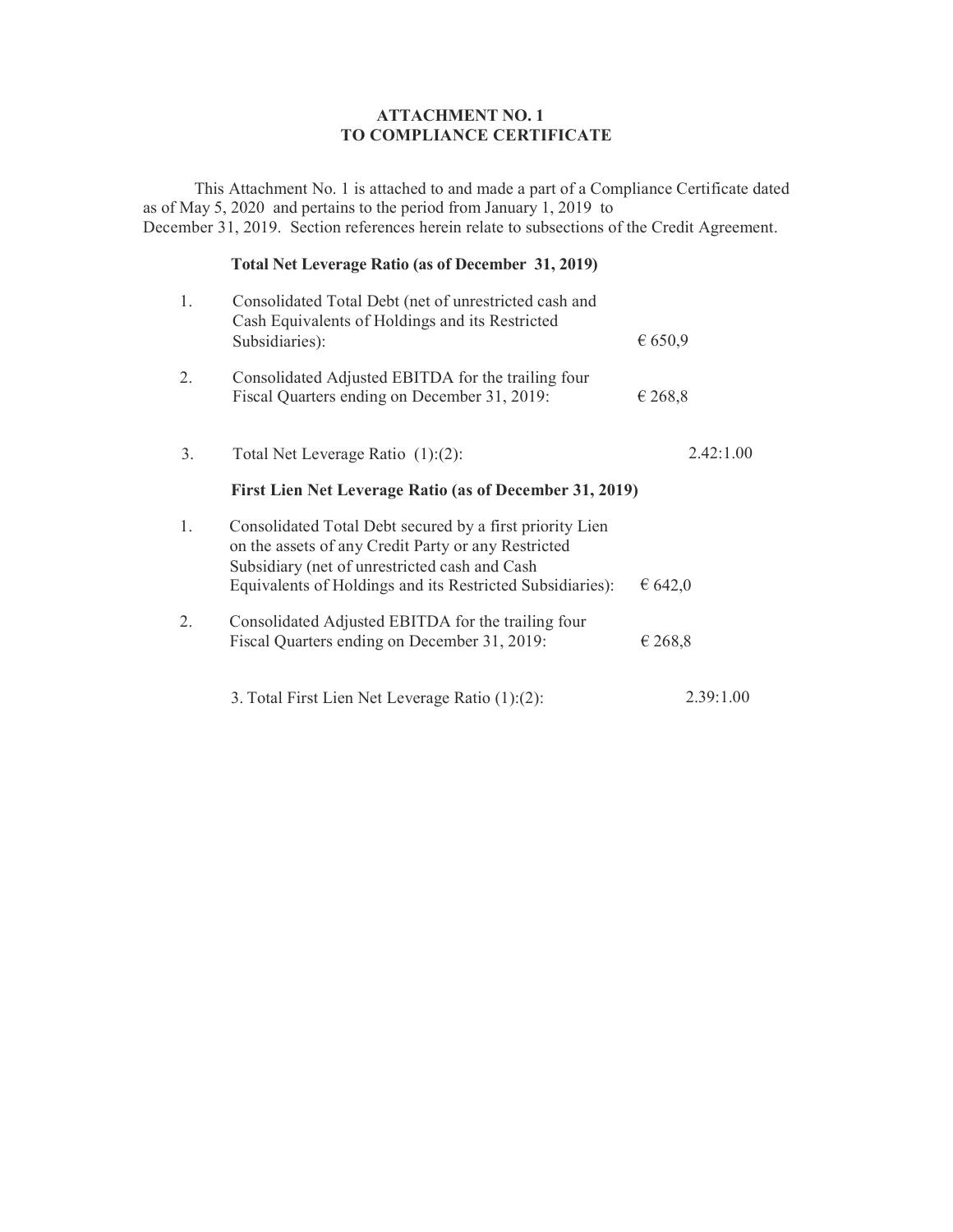|    | Excess Cash Flow (for the Fiscal Year ended 31.12.2019)                                                                                                                                                                                                                                                                                                                                                                                                                                                                                                                                                                                                                                                                                                            |                |
|----|--------------------------------------------------------------------------------------------------------------------------------------------------------------------------------------------------------------------------------------------------------------------------------------------------------------------------------------------------------------------------------------------------------------------------------------------------------------------------------------------------------------------------------------------------------------------------------------------------------------------------------------------------------------------------------------------------------------------------------------------------------------------|----------------|
| 1. | Consolidated Net Income of Holdings and its Restricted<br>Subsidiaries, determined on a consolidated basis:                                                                                                                                                                                                                                                                                                                                                                                                                                                                                                                                                                                                                                                        | $\in$ 8,3      |
| 2. | Amount of all non-cash charges (including depreciation<br>and amortization) to the extent deducted in arriving at<br>such Consolidated Net Income, but excluding (i) any<br>such non-cash charges representing an accrual or reserve<br>for potential cash items in any future period and (ii)<br>amortization of a prepaid cash item that was paid in a<br>prior Fiscal Year:                                                                                                                                                                                                                                                                                                                                                                                     | € 163,3        |
| 3. | Decreases in Consolidated Working Capital for such<br>Fiscal Year:                                                                                                                                                                                                                                                                                                                                                                                                                                                                                                                                                                                                                                                                                                 | $\in (23,5)$   |
| 4. | Cash receipts in respect of Hedge Agreements during<br>such Fiscal Year to the extent not otherwise included in<br>such Consolidated Net Income:                                                                                                                                                                                                                                                                                                                                                                                                                                                                                                                                                                                                                   |                |
| 5. | Aggregate amount of any non-cash loss recognized as a<br>result of any Asset Sale or Casualty Event (other than<br>any Asset Sale in the ordinary course of business) that<br>resulted in a decrease to Consolidated Net Income (up to<br>the amount of such decrease):                                                                                                                                                                                                                                                                                                                                                                                                                                                                                            | $\epsilon$ 1,7 |
| 6. | Amount of all non-cash credits included in arriving at<br>such Consolidated Net Income (excluding any non-cash<br>credit to the extent representing the reversal of an accrual<br>or reserve described in item 2 above) and cash charges<br>excluded by virtue of clauses (a) through (u) of the<br>definition of Consolidated Net Income:                                                                                                                                                                                                                                                                                                                                                                                                                         | $\in (0,9)$    |
| 7. | Without duplication of amounts deducted pursuant to<br>item 15 below in prior Fiscal Years, capital expenditures,<br>Permitted Acquisitions, Specified Investments and<br>permitted acquisitions of Intellectual Property Rights<br>accrued or made in cash during such Fiscal Year, except<br>to the extent financed with (x) the Net Cash Proceeds of<br>Indebtedness ((i) excluding any drawings under the<br>Revolving Commitments or the ABL Loans and (ii)<br>except to the extent such Indebtedness has been repaid),<br>(y) the Cumulative Credit (other than amounts accrued in<br>prior periods under clause (a)(ii) of the definition of<br>Cumulative Credit) or (z) Net Cash Proceeds reinvested<br>pursuant to Section 2.13 of the Credit Agreement: | $\in (54,1)$   |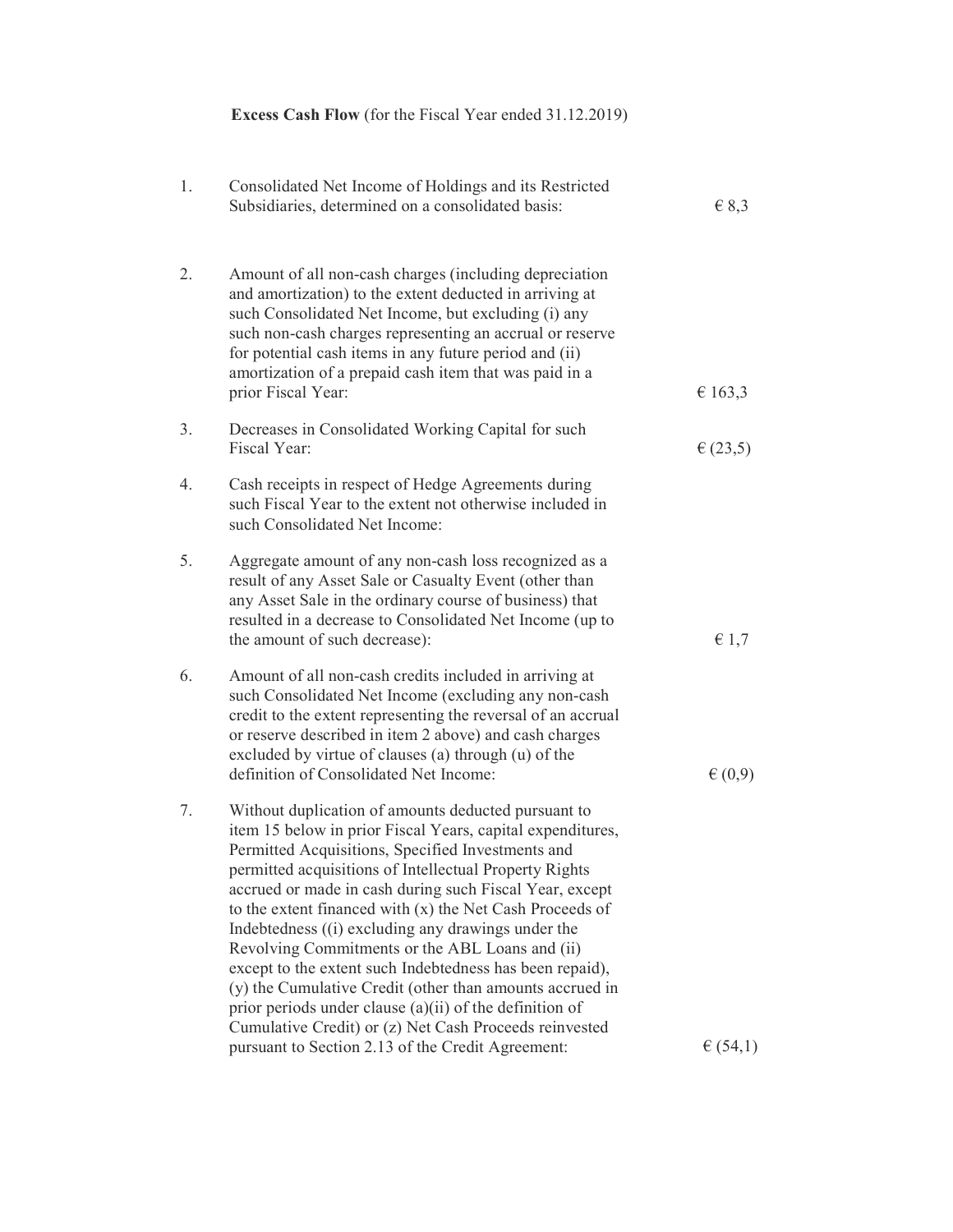| 8.  | Aggregate amount of all principal payments of<br>Indebtedness of Holdings and its Restricted Subsidiaries<br>(including (i) the principal component of payments in<br>respect of Capital Lease Obligations and (ii) the amount<br>of any mandatory or voluntary prepayment of<br>Indebtedness (excluding (A) all prepayments in respect<br>of any revolving credit facility (including Revolving<br>Commitments), except to the extent there is an<br>equivalent permanent reduction in commitments<br>thereunder and (B) prepayments of the Term Loans))<br>made during such Fiscal Year, in each case financed<br>with Internally Generated Cash of Holdings and its<br><b>Restricted Subsidiaries:</b> | E(33,4)     |
|-----|-----------------------------------------------------------------------------------------------------------------------------------------------------------------------------------------------------------------------------------------------------------------------------------------------------------------------------------------------------------------------------------------------------------------------------------------------------------------------------------------------------------------------------------------------------------------------------------------------------------------------------------------------------------------------------------------------------------|-------------|
| 9.  | Increases in Consolidated Working Capital for such<br>Fiscal Year:                                                                                                                                                                                                                                                                                                                                                                                                                                                                                                                                                                                                                                        |             |
| 10. | Cash payments by Holdings and its Restricted<br>Subsidiaries during such Fiscal Year in respect of the<br>permanent reduction of long-term liabilities of Holdings<br>and its Restricted Subsidiaries (other than Indebtedness)<br>to the extent such payments are not expensed during<br>such Fiscal Year or are not deducted in calculating<br>Consolidated Net Income:                                                                                                                                                                                                                                                                                                                                 | $\in (7,3)$ |
| 11. | Cash payments by Holdings and its Restricted<br>Subsidiaries during such Fiscal Year in respect of<br>residual income liabilities of Holdings and its Restricted<br>Subsidiaries to the extent such payments are not<br>expensed during such Fiscal Year or are not deducted in<br>calculating Consolidated Net Income:                                                                                                                                                                                                                                                                                                                                                                                   |             |
| 12. | Without duplication of amounts deducted pursuant to<br>item 7 above or item 15 below in prior Fiscal Years,<br>Aggregate amount of cash consideration paid by<br>Holdings and its Restricted Subsidiaries in connection                                                                                                                                                                                                                                                                                                                                                                                                                                                                                   |             |

with Investments constituting Permitted Acquisitions pursuant to Section 6.3(k) of the Credit Agreement to the extent financed with Internally Generated Cash of

Holdings and its Restricted Subsidiaries:

SC1:4596895.5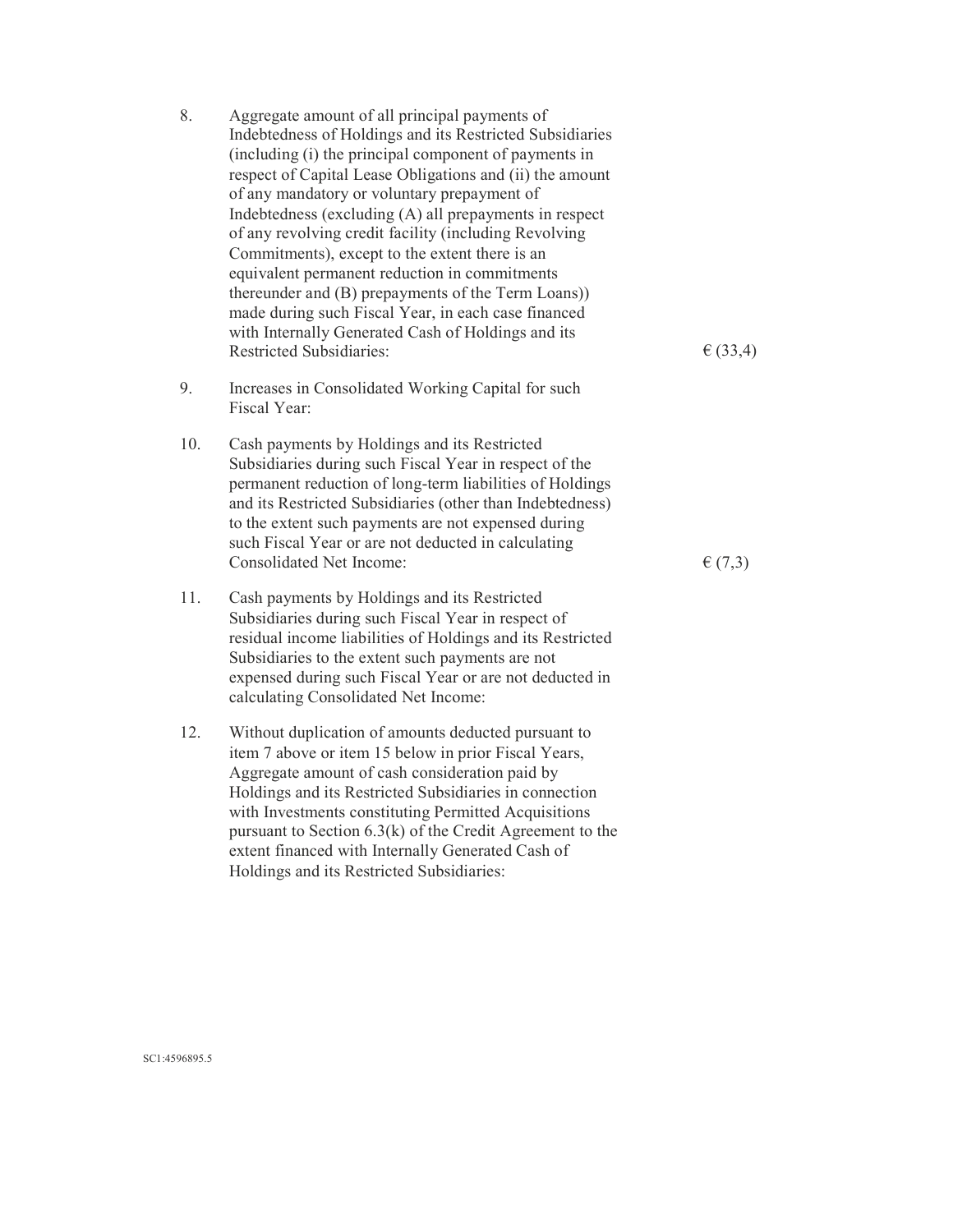| 13. | Amount of Restricted Payments made in cash pursuant<br>to clauses (a), (b), (c), (d), (g), (h), (i), (j), (k), (l) and (m)<br>of Section 6.5 of the Credit Agreement paid during such<br>Fiscal Year in each case to the extent such Restricted<br>Payments were financed with Internally Generated Cash<br>of Holdings and its Restricted Subsidiaries:                                                                                                                                                                                                                            | $\in (10,2)$ |
|-----|-------------------------------------------------------------------------------------------------------------------------------------------------------------------------------------------------------------------------------------------------------------------------------------------------------------------------------------------------------------------------------------------------------------------------------------------------------------------------------------------------------------------------------------------------------------------------------------|--------------|
| 14. | Aggregate amount of any premium, make-whole or<br>penalty payments actually paid in cash by Holdings and<br>its Restricted Subsidiaries during such Fiscal Year that<br>are made in connection with any prepayment, early<br>extinguishment or conversion of Indebtedness to the<br>extent such payments are not expensed during such<br>Fiscal Year or are not deducted in calculating<br><b>Consolidated Net Income:</b>                                                                                                                                                          |              |
| 15. | Without duplication of amounts deducted from Excess<br>Cash Flow in prior Fiscal Years, the aggregate<br>consideration required to be paid in cash by Holdings or<br>any of its Restricted Subsidiaries pursuant to binding<br>contracts entered into prior to or during such Fiscal Year<br>relating to Permitted Acquisitions or other Investments,<br>capital expenditures or permitted acquisitions of<br>Intellectual Property Rights to be consummated or made<br>during the period of four consecutive Fiscal Quarters of<br>Holdings following the end of such Fiscal Year: | E(9,1)       |
| 16. | Amount of cash taxes (including penalties and interest)<br>paid or tax reserves set aside or payable (without<br>duplication) in such Fiscal Year to the extent they exceed<br>the amount of tax expense deducted in determining<br>Consolidated Net Income for such Fiscal Year:                                                                                                                                                                                                                                                                                                   | E(9,8)       |
| 17. | Cash expenditures in respect of Hedge Agreements<br>during such Fiscal Year to the extent not deducted in<br>arriving at such Consolidated Net Income:                                                                                                                                                                                                                                                                                                                                                                                                                              |              |
| 18. | Proceeds of any Asset Sale or Casualty Event to the<br>extent otherwise included in the definition of Excess<br>Cash Flow and to the extent Holdings is in compliance<br>with the applicable mandatory prepayment requirements<br>set forth in Section 2.13 of the Credit Agreement:                                                                                                                                                                                                                                                                                                | € 34,9       |